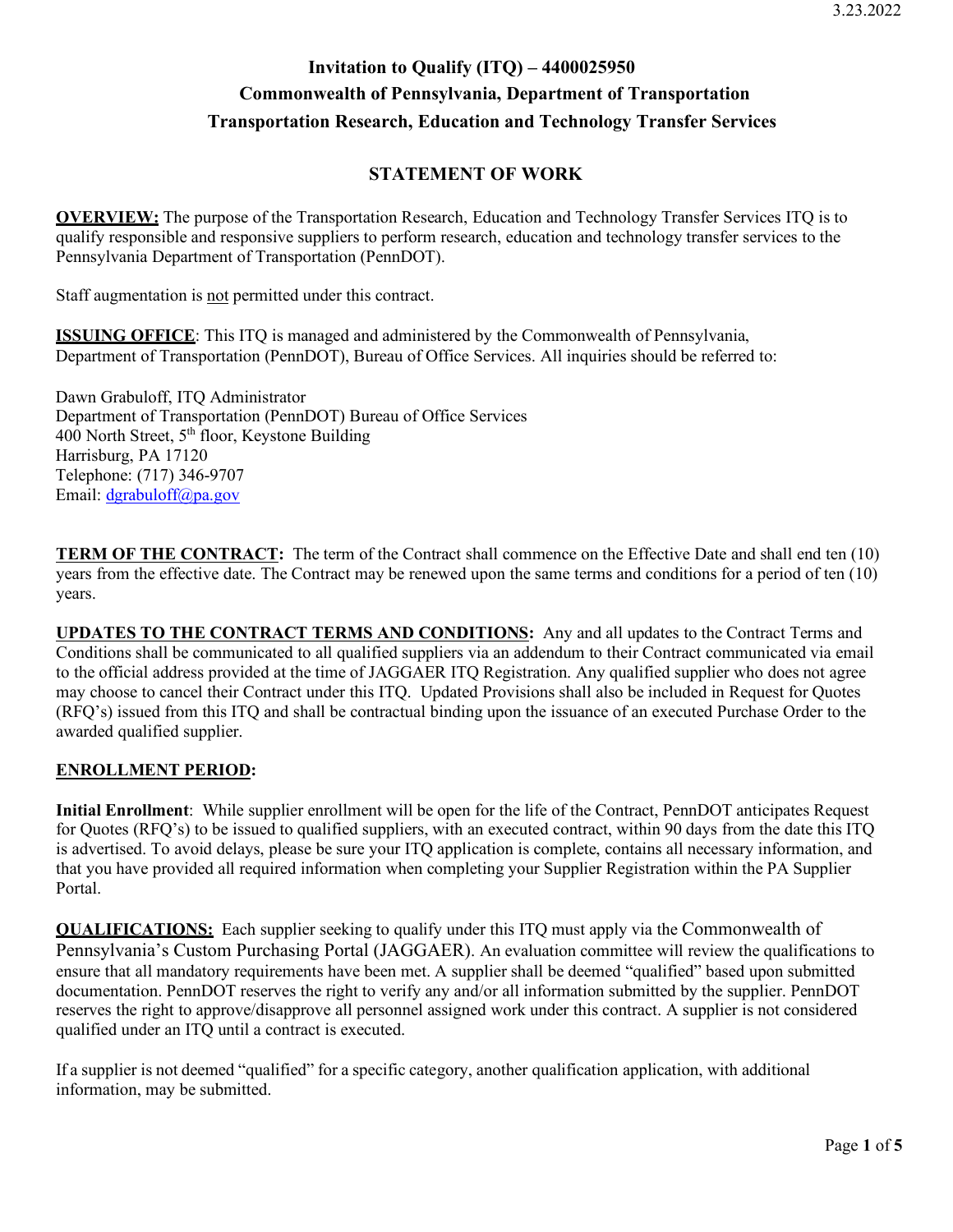The following must be provided when applying to the ITQ:

- **1.** A resume, no more than one (1) page, for all personnel anticipated to provide Transportation Research, Education and Technology Transfer. Resumes must cite specific experience or expertise in the category for which you are applying.
- **2.** References from at least two (2) clients for whom you have provided Transportation Research, Education and Technology Transfer for each category for which you are attempting to qualify. Dates provided must have been within five (5) years of application submission date. PennDOT reserves the right to verify any of this information. Provide the client's name, contact's name, mailing address for the reference, and telephone number for the individual.
- **3. Please note:** Documents, or referenced documents, contained within the ITQ Terms and Conditions shall not be submitted when applying to the ITQ. Any and all documents contained, or referenced, within the ITQ Terms and Conditions shall be included in Request for Quotes, issued from this ITQ, with direction to complete and submit as applicable.

**SERVICE CATEGORIES:** Suppliers must review the commodity code(s) to qualify for this contract and shall select the appropriate code(s) under the Business Details section of the qualification process via JAGGAER. The Commonwealth may add additional commodity codes as the need arises. The table below lists the appropriate commodity code and description of each service category.

| <b>COMMODITY CODE</b>                                                                          | <b>DESCRIPTION OF SERVICE CATEGORY</b>                                                                                                                                                                                                                                                                                                                                                                                                                                                                                                                                                                                                                                                                                                    |
|------------------------------------------------------------------------------------------------|-------------------------------------------------------------------------------------------------------------------------------------------------------------------------------------------------------------------------------------------------------------------------------------------------------------------------------------------------------------------------------------------------------------------------------------------------------------------------------------------------------------------------------------------------------------------------------------------------------------------------------------------------------------------------------------------------------------------------------------------|
| 80100000-ITQ-415<br><b>Transportation Policy Studies</b>                                       | Conduct Transportation policy research related to current, or future, PennDOT<br>business practices to provide analysis and recommendations. Research may be<br>required due to new or proposed legislative mandate, changes due to technological<br>advancements or an introspective review of work within central, district or county<br>offices.                                                                                                                                                                                                                                                                                                                                                                                       |
| 81100000-ITQ-416<br>Transportation Design-related<br>Research and Testing Facilities           | Conduct Transportation research to provide background information, trends,<br>investigations or any other Transportation research or special study on any<br>Transportation design-related subjects.<br>This work may include:<br>Research into the analysis of proposed changes to design manuals, standards,<br>policies and specifications;<br>Establishing testing facilities to include facility managers/researchers to<br>develop and conduct either full scale or model testing of new, proposed or re-<br>engineered transportation products or appurtenances; and<br>Full-scale crash tests and/or computer modeling/simulation modeling of items<br>used in the construction or maintenance of roadway materials and products. |
| 81100000-ITQ-417<br>Transportation Construction-<br>related Research                           | Conduct Transportation research to provide information related to the construction of<br>roadways, bridges or appurtenances in either PennDOT or municipal owned<br>transportation facilities. Research may include the evaluation of existing PennDOT<br>facilities to determine issues and provide recommendations for improvements.                                                                                                                                                                                                                                                                                                                                                                                                    |
| 81100000-ITQ-418<br>Transportation Materials and<br><b>New Product Evaluations</b><br>Research | Conduct Transportation research to assist PennDOT with laboratory or field-testing<br>of any current, or proposed, materials used for transportation construction or<br>maintenance activities and develop appropriate specifications, or revisions to current<br>specifications based upon the results of the research.                                                                                                                                                                                                                                                                                                                                                                                                                  |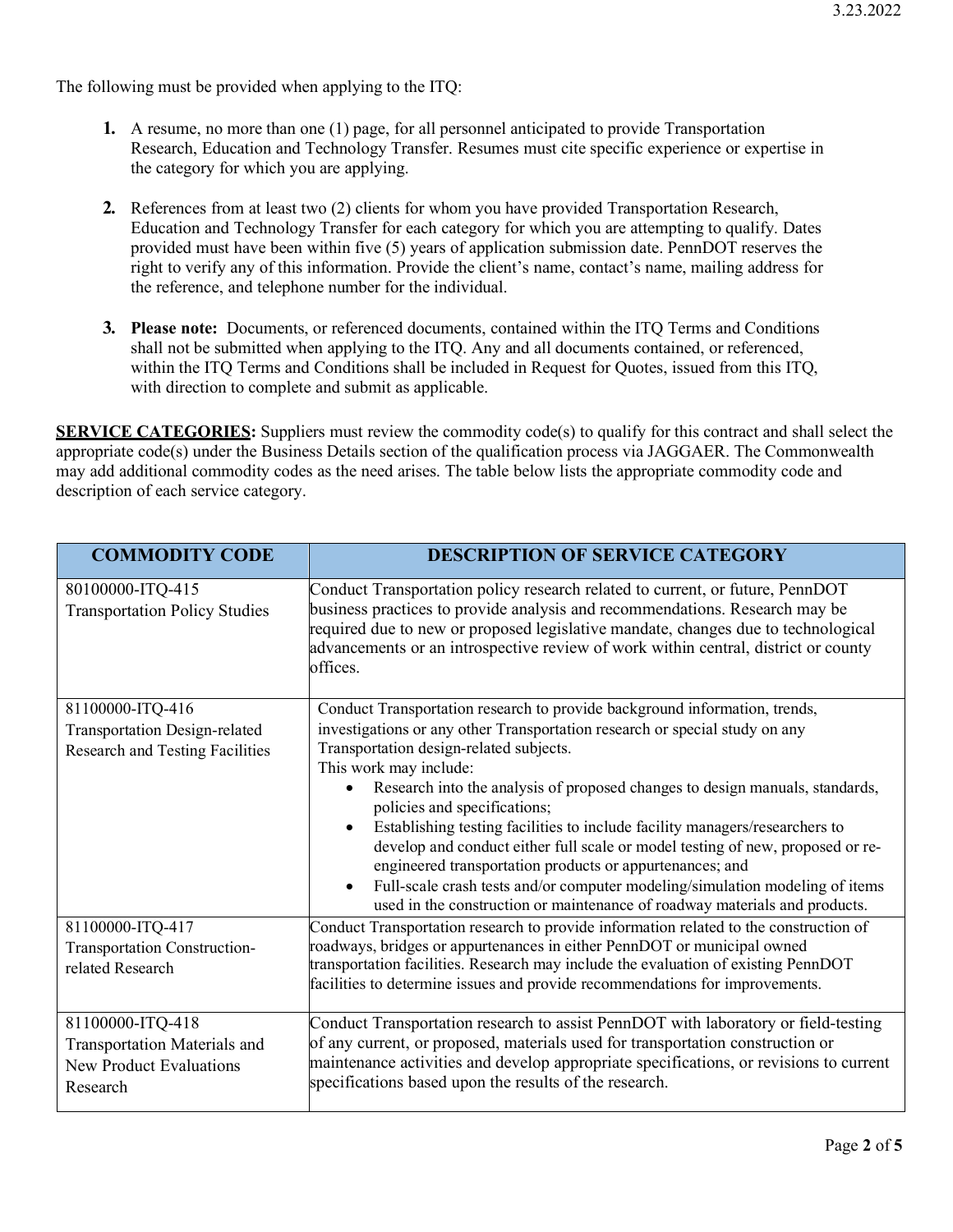|                                                                           | Research may also be conducted to assist the Materials Testing Laboratory in<br>evaluating new products.                                                                                                                                                                                                                                                                                                                                                                                                                                                                                                                                                                                                                                                                                                                                                              |
|---------------------------------------------------------------------------|-----------------------------------------------------------------------------------------------------------------------------------------------------------------------------------------------------------------------------------------------------------------------------------------------------------------------------------------------------------------------------------------------------------------------------------------------------------------------------------------------------------------------------------------------------------------------------------------------------------------------------------------------------------------------------------------------------------------------------------------------------------------------------------------------------------------------------------------------------------------------|
|                                                                           | All research and evaluation may include but is not limited to:<br>Field evaluations;<br>$\bullet$<br>Performance testing;<br>$\bullet$<br>Product and system evaluations;<br>Developing summary reports; and<br>$\bullet$<br>Developing appropriate specifications or revisions to current specifications<br>and performing life cycle analysis for new products.                                                                                                                                                                                                                                                                                                                                                                                                                                                                                                     |
| 81100000-ITQ-419<br><b>Transportation Environmental</b><br>Research       | Conduct environmental Transportation research associated with maintenance<br>activities, or bridge or roadway construction. This work may include evaluations of<br>new environmental techniques used in construction or maintenance projects,<br>development of appropriate specifications, or revisions to specifications and<br>planning studies associated with transportation projects.                                                                                                                                                                                                                                                                                                                                                                                                                                                                          |
| 81100000 - ITQ-420<br><b>Transportation Maintenance</b><br>Research       | Conduct Transportation research, education or technology transfer initiatives to<br>provide recommendations regarding highway maintenance and pavement quality to<br>ensure and promote the safety of Pennsylvania's highways and bridges.<br>Research could include, but is not limited to, the evaluation of:<br>New equipment;<br>$\bullet$<br>Roadside vegetation management; and<br>$\bullet$<br>Materials and technologies which promote the safety, efficiency and<br>aesthetic of the highway and pavement system.                                                                                                                                                                                                                                                                                                                                            |
| 81100000-ITQ-421<br>Highway Safety/Traffic<br><b>Engineering Research</b> | Conduct Transportation research, education or technology transfer initiatives that<br>focuses on highway safety, traffic engineering and transportation system<br>management and operations (TSMO) efforts to create a safe, reliable and efficient<br>transportation network.<br>This Transportation-specific work may include:<br>Implementation of work zone, traffic operations performance data and<br>traffic management center operation projects;<br>Traffic signal improvement, Intelligent Transportation Systems (ITS)<br>$\bullet$<br>technology or TSMO efforts;<br>Traffic line delineation, traffic signing, traffic calming, highway occupancy<br>and special hauling permitting, other traffic engineering applications; and<br>Transportation risk management, safety engineering, crash data and analysis<br>and driver behavior-related programs. |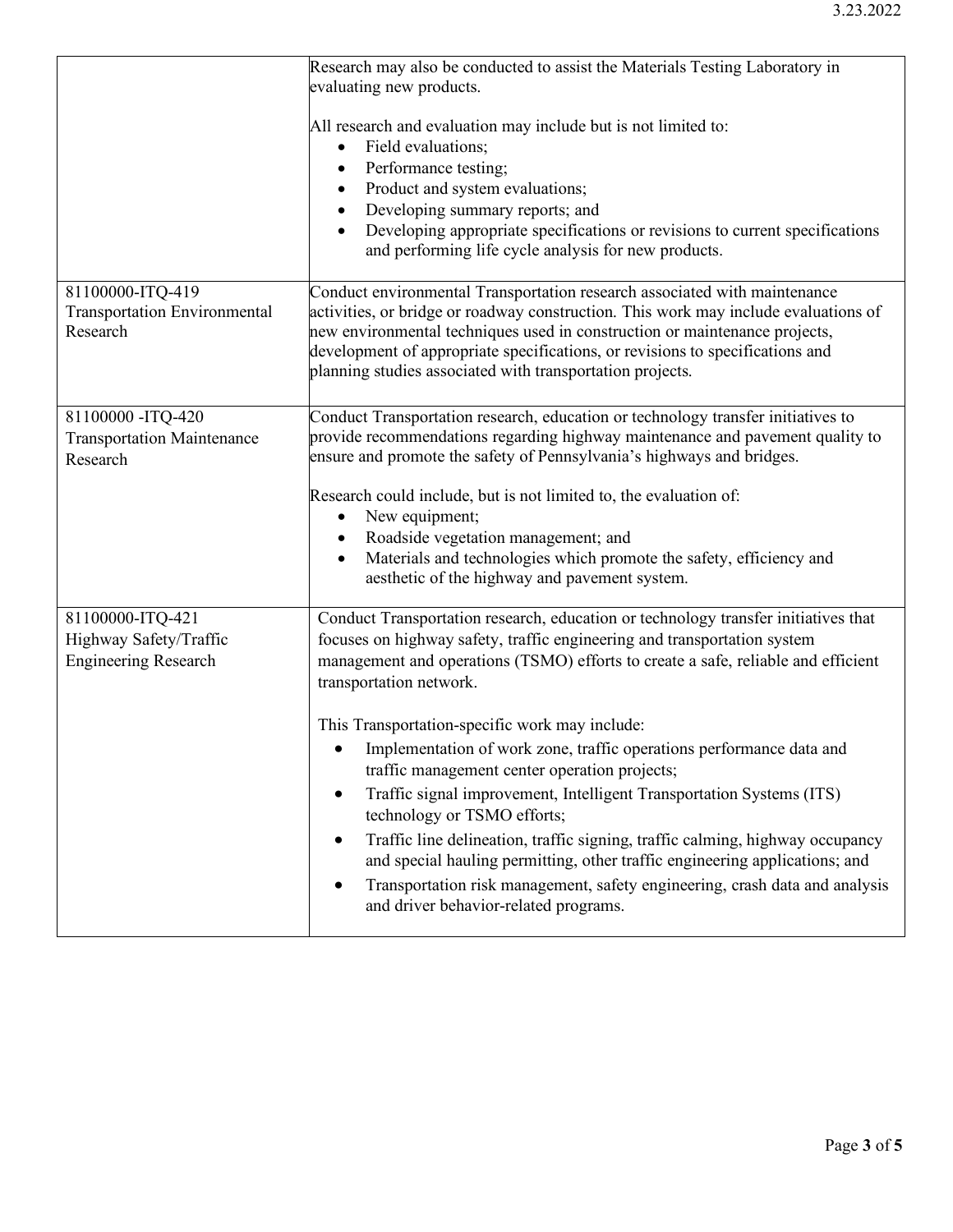| 80100000-ITQ-422                                         | Conduct Transportation research, education or technology transfer initiative                                                                                                                                                                                                                                                                                                                              |
|----------------------------------------------------------|-----------------------------------------------------------------------------------------------------------------------------------------------------------------------------------------------------------------------------------------------------------------------------------------------------------------------------------------------------------------------------------------------------------|
| <b>Transportation Planning Studies</b>                   | that develops or identifies broad goals for Pennsylvania's statewide                                                                                                                                                                                                                                                                                                                                      |
|                                                          | transportation system.                                                                                                                                                                                                                                                                                                                                                                                    |
|                                                          | Develop new materials to anticipate and shape a response to Pennsylvania's<br>need for transportation facilities and services and may provide a framework to<br>form an efficient statewide transportation system by interconnecting:<br>Highways;<br>$\bullet$<br>Transit facilities;<br>Passenger and freight rail;                                                                                     |
|                                                          | Aviation;                                                                                                                                                                                                                                                                                                                                                                                                 |
|                                                          |                                                                                                                                                                                                                                                                                                                                                                                                           |
|                                                          | Shipping ports and waterways; and<br>٠                                                                                                                                                                                                                                                                                                                                                                    |
|                                                          | Bicycle and pedestrian trails                                                                                                                                                                                                                                                                                                                                                                             |
|                                                          | Develop tools to disseminate PennDOT planning goals and objectives to<br>external partners and groups as required. Additional subject areas may include<br>the analysis of:                                                                                                                                                                                                                               |
|                                                          | Highway performance data;<br>$\bullet$                                                                                                                                                                                                                                                                                                                                                                    |
|                                                          | Traffic data collection activities;<br>$\bullet$                                                                                                                                                                                                                                                                                                                                                          |
|                                                          | Statewide planning;<br>٠                                                                                                                                                                                                                                                                                                                                                                                  |
|                                                          | Evaluation of new or emerging federal and/or state legislation; and<br>$\bullet$                                                                                                                                                                                                                                                                                                                          |
|                                                          | Transportation program development.<br>$\bullet$                                                                                                                                                                                                                                                                                                                                                          |
| 80100000-ITQ-423<br><b>Transportation Modal Research</b> | Conduct Transportation research, education or technology transfer initiative that is<br>related to any and all non-highway and intermodal/multi- modal modes of<br>transportation.                                                                                                                                                                                                                        |
|                                                          | Develop and conduct Transportation projects or studies associated with:                                                                                                                                                                                                                                                                                                                                   |
|                                                          | Aviation;<br>$\bullet$                                                                                                                                                                                                                                                                                                                                                                                    |
|                                                          | Public transit;                                                                                                                                                                                                                                                                                                                                                                                           |
|                                                          | Shipping ports and waterways; and                                                                                                                                                                                                                                                                                                                                                                         |
|                                                          | Passenger and Freight rail.                                                                                                                                                                                                                                                                                                                                                                               |
|                                                          | This work would include, but not be limited to, planning studies, trend analysis,<br>identification of existing and potential corridors, limitations affecting connectivity,<br>engineering studies, access studies, terminal and/or transfer capacity studies,<br>economic studies, and studies of any other factors influencing the utilization of the<br>Commonwealth's transportation infrastructure. |

## **REQUEST FOR QUOTE (RFQ) PROCEDURES:**

- PennDOT will issue an RFQ to qualified suppliers via JAGGAER.
- Qualified suppliers will respond to the RFQ via JAGGAER. The Department will issue RFQs that will set forth selection criteria, including without limitation technical skill, past experience, cost and diversity program participation, consistent with then prevailing law and policy.